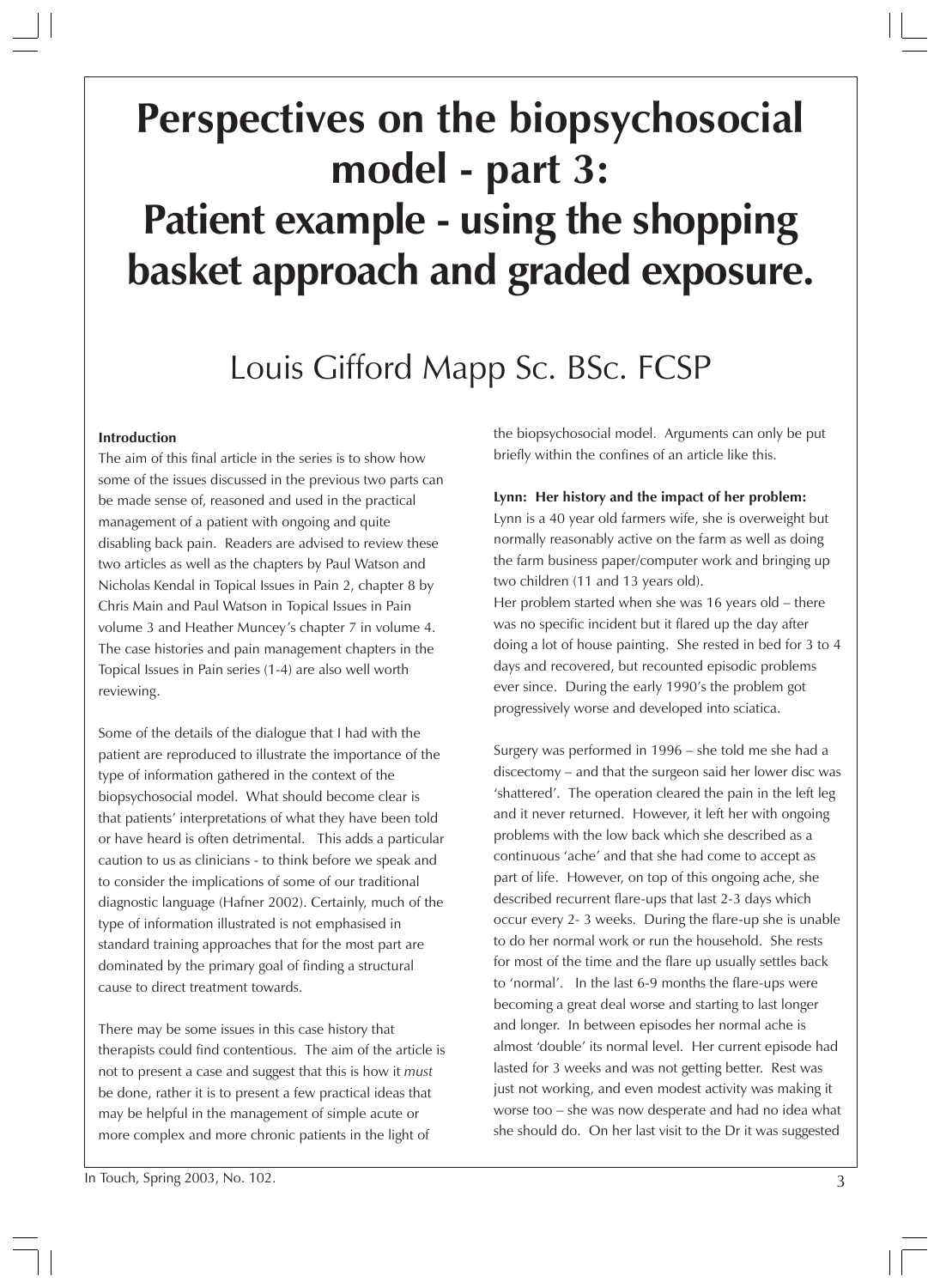that she try physiotherapy in addition to the extra tablets she was given (Amitryptiline). She had just had an X-ray and was awaiting the results.

At this point I asked about other treatments, their effect and what she had been told by the various practitioners she had seen. - '*Over the years since the operation I've just coped with it, once I saw an osteopath who was weird, he made me stand up with my arms out in front of me with my eyes closed and did some other things, then told me I had unequal arms and legs and that it would take about 10 to 15 treatments to cure. I didn't go back, he was like a second hand car salesman. Then a few months ago I tried a chiropractor who first of all said that I had a pelvic alignment problem which she could easily fix. I had 5 or 6 treatments and was no better. She pulled my legs, twisted my back and pushed on it and on the last visit she looked at my mouth and said my face wasn't symmetrical! Then she said she wanted me to go back to a surgeon again as I had some sort of bone damage problem in my back. I also had a few sessions with a physio who gave me weird little exercises that hurt so I gave them up. I think she just wanted to give me a sermon and discharge me. She reckoned my back was unstable from the operation, which when I think about it makes me a bit anxious.'*

I then asked her what she understood was going on with her back…. '*I have this vision that ever since the operation when my discs were removed, two of my vertebrae are sitting on each other – bone on bone with no cartilage or protection, and that my whole body weight is concentrated on this area at the base of my back, and that it is about the size of a 50 pence coin. It's the bone on bone feeling – like two shin bones pushing together hard, that is what it feels like…'*

'Has this had any effect on the way you move and load your back?' - *'Yes, I'm basically having to be constantly careful, any lifting or pushing like vacuuming makes the ache feel like a pressure and I often think that the bone is going to collapse and make things worse. I worry sometimes about being paralysed'*

'What do you think has happened more recently to make things so much worse?' - *'Well, the Dr said that I have degenerative disc disease, the chiropractor said it was bone damage – I guess it's crumbled a great deal more for some reason. No one seems interested and it seems to be*

*because none of their damn treatments work. Its like its my fault. I'm starting to think that I should prepare for life as some kind of immovable blob.*

'I'm now wondering what you're thinking about me and what you are expecting or hoping from me!' *- 'Well, I've reached the stage of not knowing anymore – I'll try anything, my husband has a friend who had a very long term problem, apparently you saw him and he managed to get fitter and keep going with his work. That would do me, but I want to know if what I have can be fixed or whether I have to live with it. I want to get fitter but I can't because of the pain. Do I give up what I'm doing or do I carry on? What's the worst scenario?..'*

'OK, I've noted all that and before we do anything treatment wise I want to try and answer all your questions, give you as much honest information as I can and then suggest what can be done – from your part as well as from my part….. I assume that you are quite willing to be involved in helping yourself if you can rather than being totally reliant on me doing all the work?'

*'I'm relieved to hear you say that to be honest, I'm fed up with tablets and I've had no benefit from people pushing and shoving me, I feel I want to try something for myself but I'm frightened of just stirring it all up or damaging something.'*

I explained that there are nearly always ways of working round pain and getting the body physically confident again, especially when the patient is willing to try, to experiment and to learn how to problem solve.

It seemed she had a major feeling of vulnerability in her back.

I then asked her about the recent X-rays – did she feel that the X-rays were important? - *'Well, yes I do, but the Dr only ordered them under pressure from me – every time I asked she said that they would just show the operation plus normal wear and tear for my age!'*

Her results were due in a few days and I asked her to bring the X-rays in with her on the next visit so we could actually see.

The 'conversation' continued and more information came out. Much information like this is only revealed in response to carefully worded questioning and listening: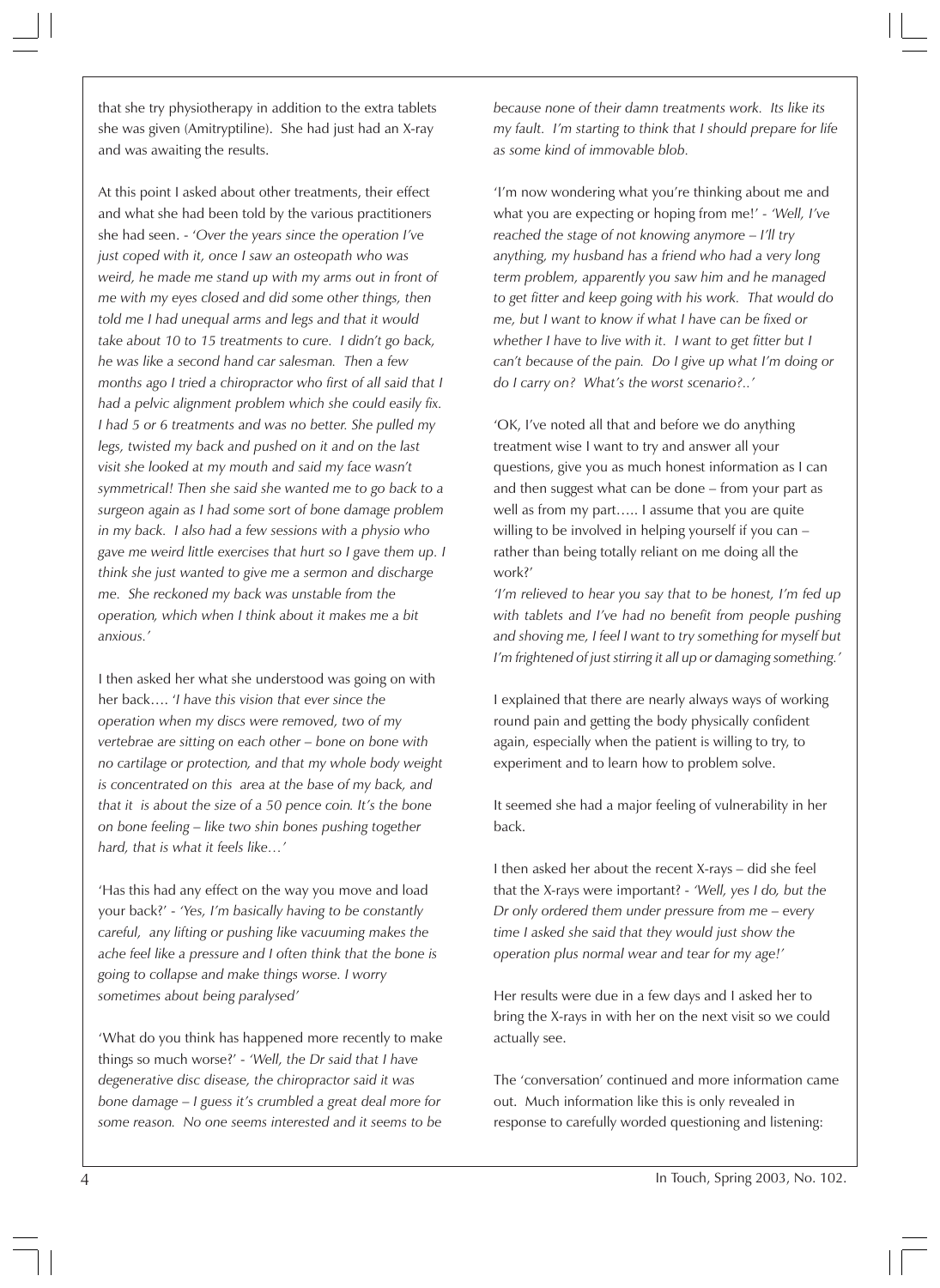• For the last 6 months she has had very poor nights due to the pain and is glad to get up at 5am every day. In fact she said that she dreads going to bed, and that for the previous two weeks she was getting two hours maximum sleep a night. She was simply unable to get comfortable. She mentioned that after the operation she had a new bed which helped, but not anymore. I asked her what it was about the nights that were a problem – *'I just cannot get comfortable for more than a few minutes and I get mad with the pain, I clench my fists with frustration and I sometimes break out into a sweat with it'.*

> On a scale of zero to 10 how would you rate it at night? … *'It's probably about 5 or 6 sometimes 7 – its just annoying enough to give you a hard time all the time, if it would just go to about a 3 or 4 I'm sure I could sleep better….'*

- When she gets out of bed, she takes all the tablets (Amitryptiline – an antidepressant used for neurogenic pain; Robaxin, a muscle relaxant and Solpadol – an analgesic containing a mix of paracetomol and codeine). She then sits in a chair in the kitchen before the family get up and rocks back and forth for half an hour which seems to help and allows the pills time to take effect. She describes the mornings as 'terrible' and hates having to take tablets.
- Further enquiries about the tablets revealed that she didn't understand what they all were or what they did. Her overall approach was to try not to take them and only take them when the pain got unbearable.
- Through the day she could manage to sit for up to 30 minutes bolt upright with a cushion in her back. Even then she feels restless and wriggles for most of the time.
- Pain is deep in the sacrum spreading laterally it is a constant dull ache.
- A sharper pain stops free movement for example, walking she feels stiff and if she tries to walk more it worsens.
- She says she is very wary of movement and making it worse.
- Her current pain management (apart from being so reliant on tablets) includes the use of: deep heat cream, she likes heat/hot bath but once out of bath tenses with cold even if the bath is redhot and the bathroom very warm. A very hot

shower helps, she 'hurts it with heat'…. She also likes pressure in the back. Overall, nothing is really effective for long and she feels that the pain has a mind of its own. She is particularly disturbed that she can no longer get anywhere with simple resting and taking it easy – whatever she does seems to aggravate matters.

- With activity she normally tends to keep going until the pain forces her to stop. At the present time however she is unable to do her normal work on the farm, including the paper work as she cannot sit comfortably to concentrate for more than 10 minutes. The pain is getting to her and she is finding it difficult to concentrate on anything for very long. She hasn't worked normally now for nearly 2 months.
- She admits to being not good at relaxing, describing herself as 'workaholic' taking little time for herself and her own physical and mental well-being. She hates doing nothing, making the current intense pain problem a real test mentally (she admits being tearful quite often with frustration).
- Her family are very supportive and being very helpful with household chores etc. Here, I asked the simple question 'Are they allowing you to do anything?' She replied – *'It seems like they are watching my every move all the time, the kids go 'don't do that mum, don't move, we'll do it, would you believe it! My husband has stopped me doing anything outside and he's covering all the paperwork now!'.* I responded, 'How do you feel about that?' – *'Its really nice that they care for me but deep down you feel useless and that gets you annoyed.'*
- She had been given confusing advice. …. ' *One minute they say exercise, then I go back worse and they say stop and rest if it hurts, I'm now getting 'do what you can' - I'm confused to be honest'*
- She is not doing any form of exercise. She said that she is happy to be on her feet for up to 15- 20 minutes and that to walk for anything more than 10 minutes causes a significant increase in pain. Prior to 5-6 months ago she quite often used to walk for up to an hour. A great deal of her work involved packing and collecting broccoli and flowers from the fields with other farm workers.

In Touch, Spring 2003, No. 102. 5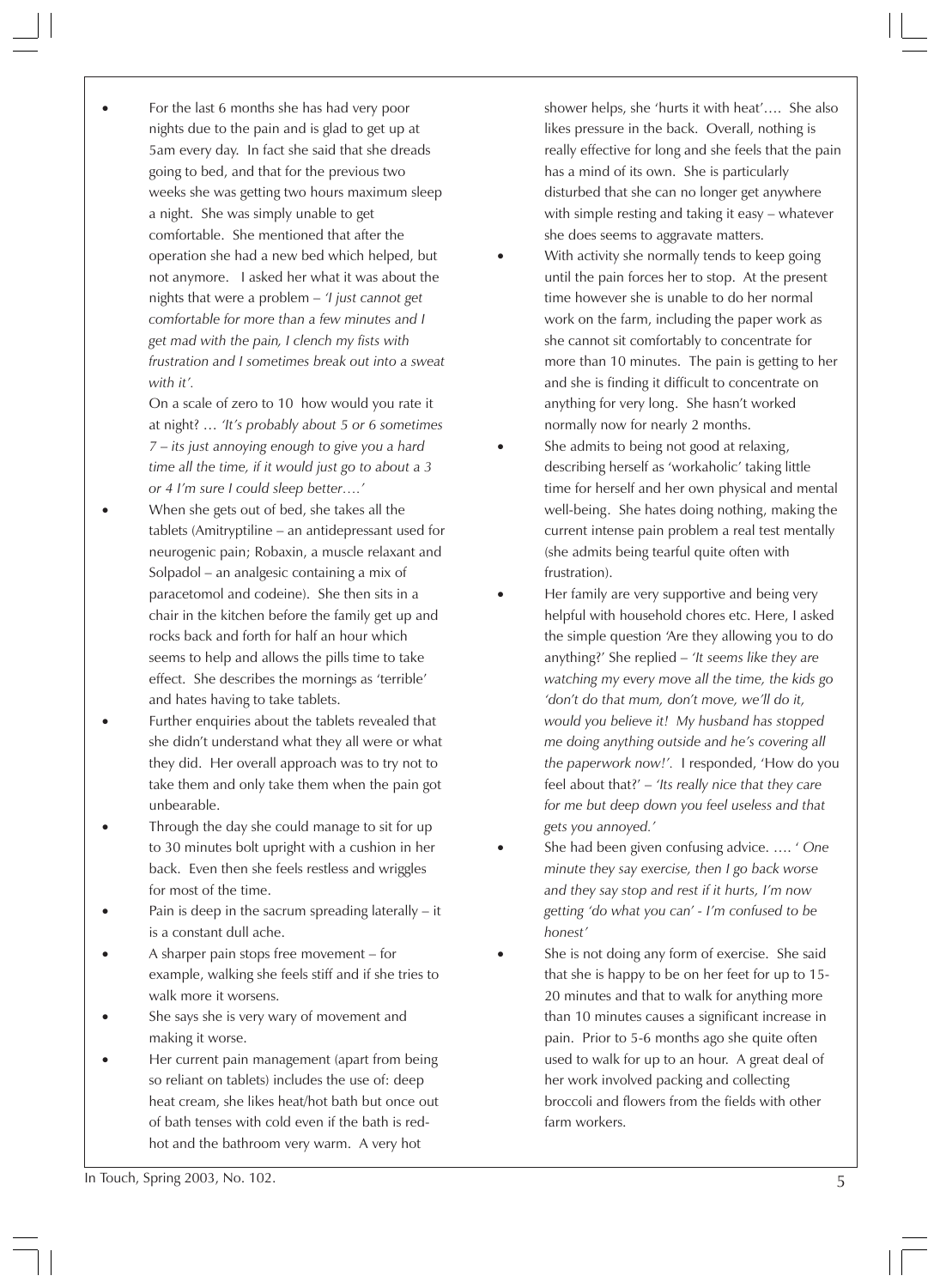# **Illustration of reasoning using the 'Shopping basket' categories:**

#### **Compartment 1: Biomedical reasoning**

There is not a great deal to be gained from agonising over what might be 'wrong' here. Lynn is becoming progressively more disabled by ongoing back pain – there are almost bound to be some changes that can be found on standard X-rays and scans and on which a 'structural' diagnosis of some kind can be made.

There are several important questions to consider – some now and some perhaps later on, depending on progress during management:

**1. Is there anything seriously wrong, are there any red flags for serious disease, serious injury, or nerve root involvement? In other words should her problem be 'medicalised'?** It does not look like it, this scenario seems quite reasonable and is quite commonplace. There are three possible red flags of note so far: *Firstly*, she has night pain. Note however that in the RCGP guidelines (see Waddell 1998 chapter 17) the phrase 'severe unremitting night-time pain' is used. Note how I expanded my enquiry above to check her night pain and its behaviour. A comment is that it is very difficult to get to sleep when you are worked up over something. Adrenaline keeps you awake and once it's around it takes a long time to settle away again. Lynn might benefit hugely from better sleep management and a better approach to the pain during the night (see below).

*Secondly,* she has marked pain on rising in the morning. A thought, though unlikely, is that there may be an inflammatory disorder like ankylosing spondylitis. What is important to clarify is the presence of 'marked morning stiffness' and a persistence of limitation of spinal movements in all directions. This may need clarification.

*Thirdly,* she has in part 'non-mechanical' pain (pain that is not influenced by movement or position). For this to be a serious consideration the guidelines require non-mechanical pain to be constant and progressive.

*All in all the problem looks like a typical downward progression towards chronic incapacity, chronic pain and associated high levels of distress rather than a condition that is amenable to medical/surgical approaches. The red flags, and the potential for something more serious should always* *be kept in mind however. As therapists commonly dealing with similar problems we need to feel confident with what we are dealing with and to then pass on this confidence to the patient. Unfortunately, this is not at all easy and takes many years of careful clinical practice and observation. Knowing the 'red flags' very well is probably the most useful starting point.*

**2. Does medicine have anything of value to offer here? For example, is surgery an option? Would an epidural be of benefit?** Repeat spinal operations for pain problems have

a very poor record and are unwise. There are no indicators for spinal surgery so far anyway (see Waddell 1998 for further details). Epidural is a possible *part* of management – it should not be seen as a long term cure or a procedure to be performed in isolation from good rehabilitation. Better use of medication, discussion about the types of medicine and what they do and are for could be very beneficial. There may be an opportunity to decrease or even stop the use of medications if progress is favourable.

# **3. Could referral to a specialist help? Or, could it make matters worse?**

Inappropriate referral of patients like Lynn are commonplace. It is very easy to pass the buck like the chiropractor did and hand the patient back to the Dr. with the implication that the problem is too far gone to be helped conservatively. We all do it. Inappropriate referral to specialists who are not interested and have no wish to get involved with patients like Lynn may be detrimental serving to merely add to the frustration. Referral may be of value when requests by the therapist are made for clarification for the possibility of something serious or unusual in a patient's presentation. In my letters to specialists I always write something like:

 'If there is nothing seriously wrong and nothing you can do to help please could you reassure the patient that their 'spine' is strong and that the most important thing the patient could do for their future is to get their spine strong, flexible and confident again with me ….'

You need a good relationship with your consultants to be able to say things like this!! But its important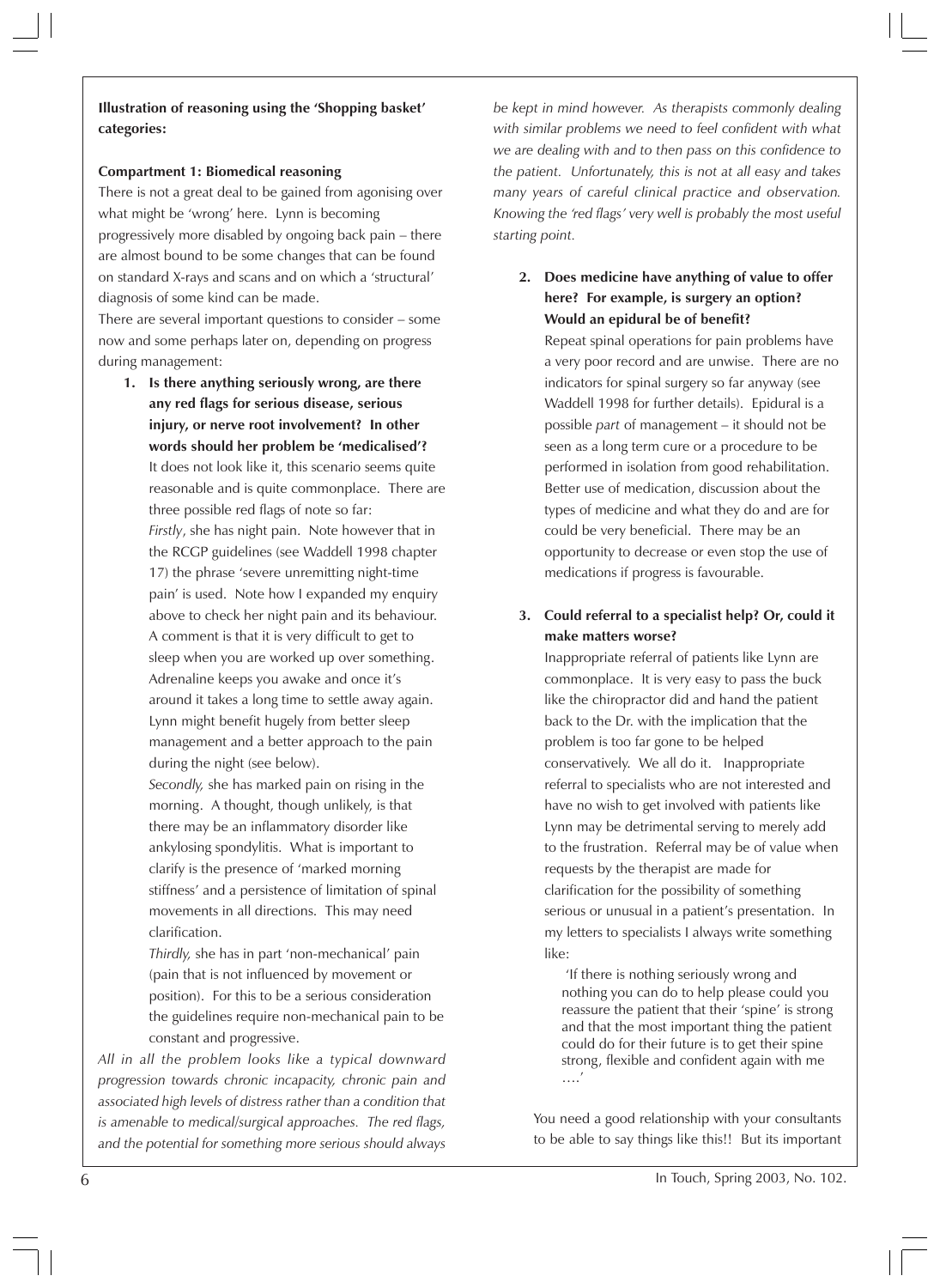stuff and to me, a big part of their role – i.e. reassurance from the big white coat – can be far more powerful than anything I might manage.

# **4. Was the x-ray necessary and is it worth having any more tests?**

While the X-rays themselves are likely to be of no great value in a biomedical sense, patients like Lynn often find an X-ray and an open viewing and discussion of it incredibly useful. A vital component of the discussion is that the spine's 'normality' and strength is pointed out rather than over indulging in the importance of things like minor displacements, narrowing or osteophytes. Remember, an ostophyte is biological adaptation in action – the outgrowth of bone around a disc secures and further strengthens it – a much better way of explaining things than via the traditional 'pathology' (fear creating) based models we are taught. Narrowing of the gap between vertebrae due to changes in disc structure and makeup is on the one hand a pathology -'spondylosis' yet on the other 'normal age related change'. The disc that is there is still a very tough structure. Patients like Lynn are hardly going to feel happy doing spinal exercises if they feel that their spines are weak and may have something bad wrong with them and that may re-injure. Having an Xray and an open-minded positive discussion of the findings can often be a significant moment in 'moving-on' to a confidence-building phase. It is good to point out that the changes on x-ray are all the more reason for getting the supporting back muscles stronger and fitter.

**A consideration of adaptive versus maladaptive pain** is well worth contemplating. In every patient with musculoskeletal pain, the simple question to ask is: *If this pain were to go completely, at this instant, could this patient perform normal movements and normal activities?* I believe that in the majority of musculoskeletal pain problems that physiotherapists throughout the world see in clinics and outpatient departments - the answer to this question is invariably 'yes'. It's my opinion (a daring one perhaps) that by far and away the majority of patients that I have seen in my career have far more pain than their tissues that hurt or refer the pain actually need – the majority of pains are therefore for the most part 'maladpative' pains and the underlying biomechanics and

tissue strength are really more than adequate to begin progressive rehabilitation and restoration of normal function.

For me, Lynn has maladaptive pain – Even without doing a physical examination, with all the information so far - I have no great fear of 'structure' (but always mindful to be proved wrong). The most productive stance to take is to view the tissues of her back, especially the supportive muscular system, as being grossly deconditioned, having a long way to go to reach a modest standard of fitness (see Muncey 2002a). 'Reconditioning' is likely to take time and require quite a lot of hard work over quite a long period. The idea is not to label the patient as having 'maladaptive' or 'unhelpful' pain and then put them through exercises that highly stress and strain – this is simply not compatible with the concept of 'graded exposure'.

Maladaptive pain means maladaptive pain mechanisms.

# **Compartment 2: Psychosocial barriers to recovery**

Recall the ABCDEF and W categories which neatly compartmentalise the 'yellow flags', i.e. the unhelpful psychosocial features of the patient presentation that may present barriers to normal recovery of function. These are more than issues to be acknowledged, they need to be dealt with as part of an 'in parallel' management approach geared to improving the potential outcome.

# **A – Attitudes and Beliefs:**

- The finding that she has stopped working, is doing far less round the house and is starting to be avoidant suggests that she likely to be fearful of moving, fearful of pain and fearful of doing further 'damage'. She certainly admits to being tense with normal movements. 'Fear-avoidance' is a major consideration in the generation of pain related disability (see section 2 in Topical Issues in Pain 1; also, Vlaeyen and Linton 2000). A great many patients believe that movement or activity will further damage them or cause a great deal more pain. However, in combination with sound information and reassurance, when they are given a safe environment and time to build up confidence again patients find that they actually can perform the activity or exercise. As we will see, these issues are particularly relevant to Lynn.
- Her attitude and belief about her pain is erring towards – 'its becoming uncontrollable', 'its bad damage' – messages that have not really been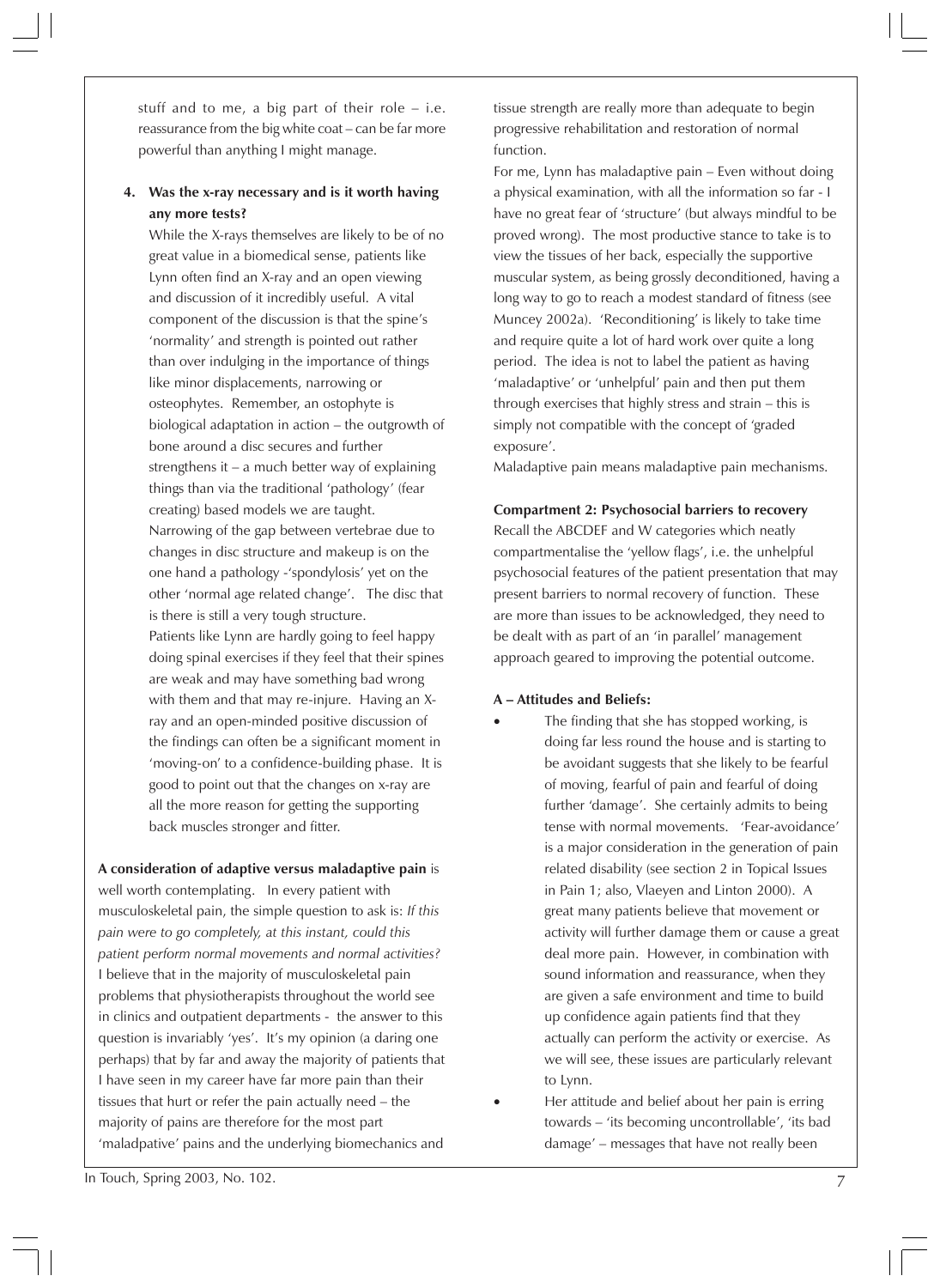helped by what she has understood from her Dr, the Surgeon and the other therapists.

 • However, on the positive side, she is not 'passive' – she is looking for 'active' help that she can be involved in, rather than seeking a cure and taking no responsibility.

#### **B- Behaviours:**

- She has significantly decreased her activity levels and stopped work for quite some time. Although not continually resting, when she is active she is doing very little. In essence, as per the yellow flag guide, she has 'reduced activity levels and is withdrawing from activities of daily living'. She has basically reached a stage where she is losing the fight to cope with the problem and starting to 'give up'. Doing nothing, being unoccupied also allows more time and attention to be given to pain which may provide an unhelpful neurobiological medium for pain learning and pain memory.
- When she does do physical activity she tends to push until she is unable to cope – she is not 'pacing' activities or rest at all well.
- Sleep pattern is very poor.
- She is becoming reliant on medication but not taking it in a way that is likely to be most effective.

# **C – Compensation and financial issues**

 • Lynn's inability to do her normal farm and paperwork tasks was putting pressure on her husband to work harder. Result – feelings of guilt, frustration and anxiety. Negative mood states like these are not at all helpful to recovery behaviour or recovery physiology (Main and Spanswick 2000, Gifford 2002).

# **D – Diagnosis and treatment issues.**

- She has had no helpful advice as to how to keep going and maintain some level of function.
- Just note what she has been told about her back – crumbling, bone problem, unstable, degenerate – and then think what this might mean to her in terms of using her back normally, normal activity, normal movement or exercises! The plethora of diagnostic labels she has been given are excellent examples of how disability can be created iatrogenically (by clinicians)!

#### **E - Emotions**

The problem is starting to get to her, she is losing her fight and struggling to cope. She is frustrated and distressed, and probably, if it goes on much longer, she could move towards feeling depressed. Low mood associated with this sort of ongoing pain is reasonable but unhelpful. The sooner she starts to get back some form of control, achieve a few goals and make some improvements the better. Achieving physical gains by establishing exercise baselines and targets and reaching them is an effective way of helping low mood states associated with pain and incapacity (see Main and Spanswick 2000 for fuller discussion).

# **F – Family**

She has a supportive family which is helpful. However, it seems that they may be being a little overprotective and taking over – adding to negative emotional feelings. Hopefully they will be supportive in her efforts to regain control and fitness. With some patients it is well worth talking to family members and helping them understand the nature of the problem and the recovery strategy. For example families can be hugely helpful with pacing of activities and encouraging efforts made. A balance can be difficult to achieve however (refs: see Toby Newton Johns chapter in Topical Issues in Pain 2 – 'When helping does not help: responding to pain behaviours')

# **W – work**

She clearly likes being busy and being involved in the running of the house and farm. The sooner she can be involved again and building up her input the better. There are no apparent obstacles to a graded return to work.

Overall, there are a quite a few yellow flags, but they are all quite amenable to input by a physiotherapist.

#### **Compartment 3: Disability/functional limitations**

No 'reasoning' as such is necessary here. It is quite straight forward to see that:

- She has not done any significant exercise for quite some time
- She is unlikely to be moving her spine normally
- She is not bending/lifting.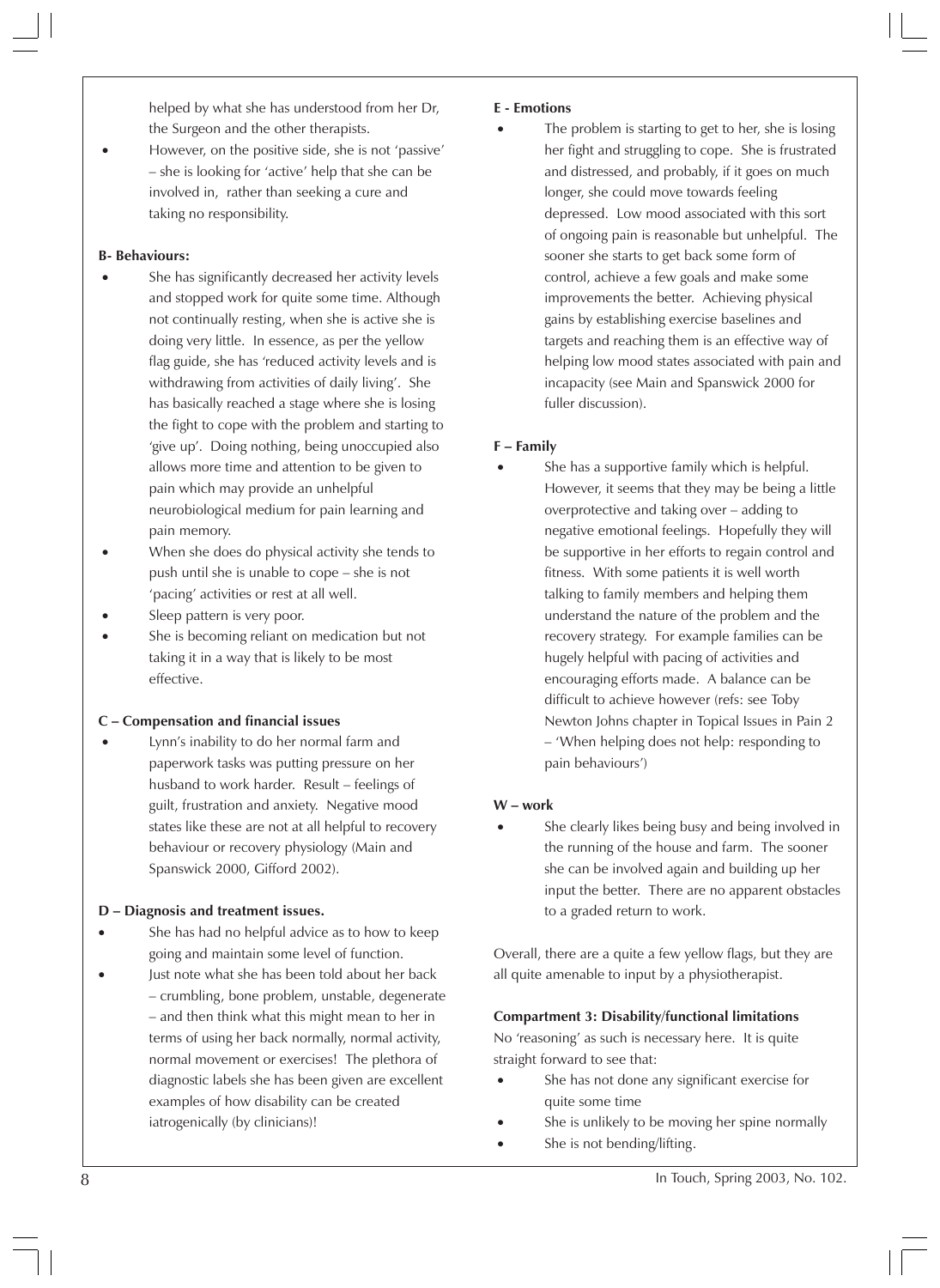- She cannot walk for more than 10 minutes
- She cannot sit for more than 20 minutes
- She cannot stay on her feet for more than 20 minutes
- She is having difficulty resting and sleeping.

All these need addressing urgently. Some measures will be made during the physical examination.

#### **Compartment 4: Physical impairments**

Information for this compartment is gleaned from the physical examination.

#### **Compartment 5: General physical fitness**

This is clearly low and likely a good deal lower than her normal level of fitness. Attending to compartment '3' will make a start here.

#### **Compartment 6: Specific physical fitness**

The physical examination may reveal some areas to focus on here.

#### **Compartment 7: Pain**

Her level and persistence of pain is clearly highly distressing, especially at night and first thing in the mornings. Help with better pain management via such means as activity pacing, relaxation and better use of medication is a priority. There may be a place for using TENS.

With some patients the material in the various shopping basket compartments can be discussed at this point, even before the physical examination…. In the following, note the emphasis on the positive aspects -

 'When I assess patients with problems like yours I gather up all the information they provide into a shopping basket – the information provides a guide to what needs to be addressed to improve the situation. In your case I see that we already have the following, feel free to correct me or add anything else to the list:

- Help with sleeping/nights if possible. Learning some relaxation techniques may be helpful and we might spend some time looking at your sleeping posture too. It may help a great deal if we review the way your taking the medication, for example the amitryptiline if taken in the way prescribed could help here a lot.
- Better management of pain. Again a closer look at your medication – what it does and the best

ways of using it might be a good start. I want you to understand what you are taking and why and feel positive and comfortable about it all. Better timing and management of your rest and activity may help a good deal too.

- I need to help you understand a bit more about your back and what is good for it and how to better manage some of the things that seem to provoke it. I think there are a few things that could make you feel a bit more confident about it and your future. Hopefully we can discuss this next time when you have your x-ray.
- We need to get you going again physically and get you to achieve a few physical goals – hopefully to begin a process that restores your physical confidence. The key here is that if there is a problem with anything done we problem solve it and see if we can come up with a better solution.

….. and so on. I usually finish with something like – 'does all this sound reasonable?' – and invite any comments.

#### **Physical examination:**

Already with the history taking and the discussion so far the rehabilitation process has begun. The ideal is that even this far, the patient is starting to feel that someone is listening and understands and that what is being offered requires their own involvement and input combined with self empowerment and wise, open-minded, nondogmatic advice and guidance from the therapist. I often say to the patient that getting better requires 'BO' – not body-odour, but 'Belief and Optimism'! With the add on that if I suggest something to try and she isn't keen or cannot see the point then she must say so.

When Lynn walked in she stooped forward, she looked grey, tired and very unhappy. She sat slumped with a frowned expression and rarely remained still for long. After taking the history and listening to her story I explained that I would like to see how she was managing with movement – I explained that I wanted to see what she was comfortably able to do but also to find out what she was not keen on doing. I reassured her that it was up to her what she did and that I was not going to force her to do anything she did not want to do. 'Ask any question you like at any time'… 'Feel comfortable to say 'no' …. are the sorts of things I often say at this stage.

I now examine movement in a significantly different way from how I was originally taught in physiotherapy school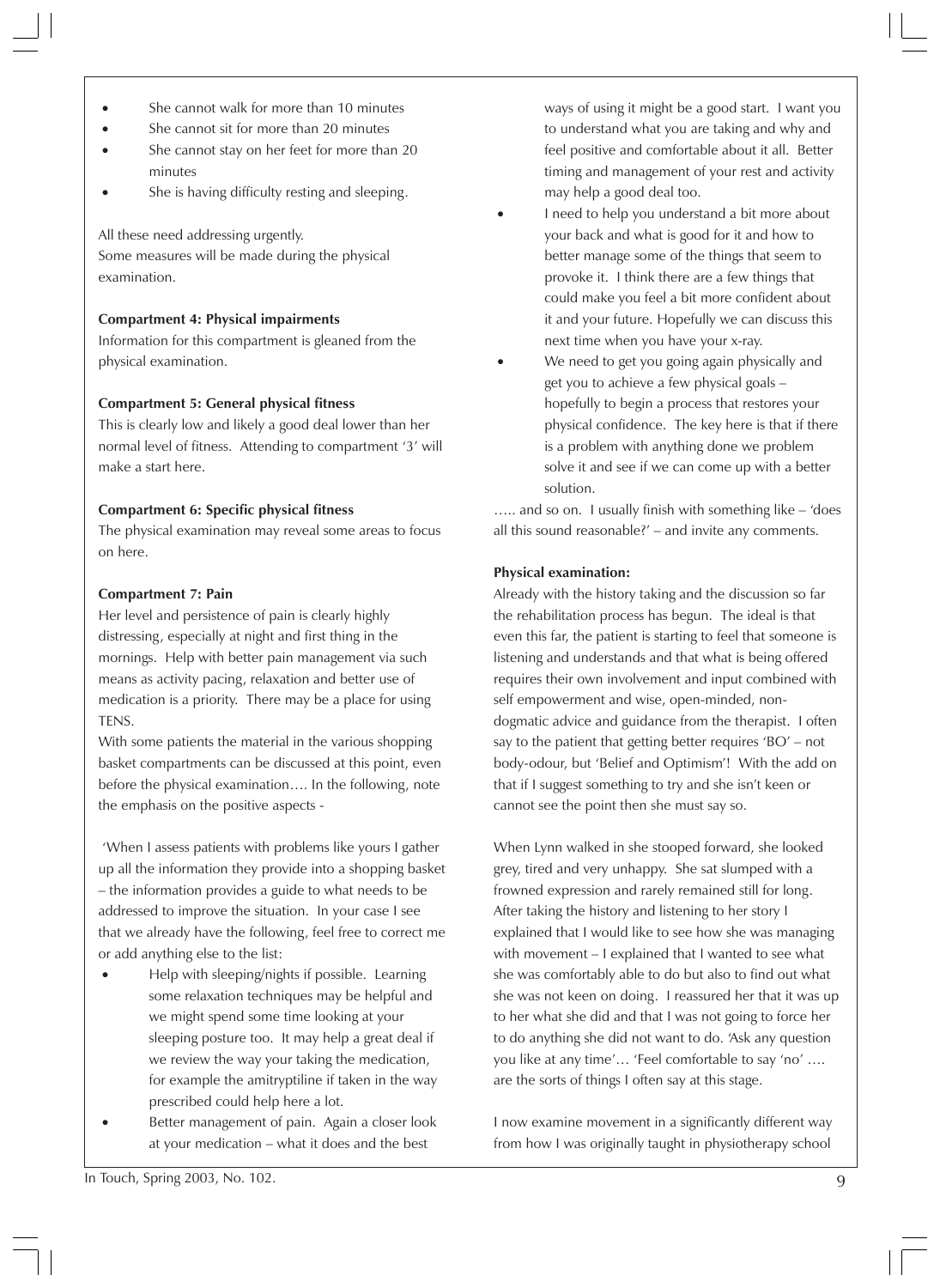and again later in manual therapy training. There the focus was on intricate details of pain and pain behaviour during movements as well as on minor nuances of symmetry and movement biomechanics, rather than on a consideration of freedom of movement, movement confidence/fear/anxiety, willingness or not to move. It's good to consider all aspects and components of movement. In the type of physical examination adopted here pain response to movement is not ignored, but its importance is somewhat downgraded. Pain talk, the use of terms like where's your pain, what's happening to the pain, how is the pain now, are only used very occasionally. Habitual 'pain talk' took me a very long time to unlearn, but being able to analyse movement in terms of pain response can sometimes be valuable too. The problems of 'over-focusing' on pain were discussed in part 1 of this series.

I have a whiteboard in my treatment room which has the following written up in one corner. When I am examining movements in a great many patients I direct their attention to it:

# **The movement/activity shown – how do you feel about doing it?**

- **Happy?**
- **Confident?**
- **Not sure?**
- **A bit anxious?**
- **Not keen at all**
- **No way!**

What is being examined is the patients fear/confidence about movement. It is also starting a process of handing control to the patient which is very unusual in standard Dr/Therapist consultations. Here the patient is immediately 'allowed' to be a part of a decision making process which often instantly makes them feel less frightened, leading to the demonstration of far better movement quality. The examination also becomes part of the rehabilitation process.

The process usually involves a demonstration of a movement and then asks the patient to choose a response from the list. I did this with Lynn, first up showing her bending – I simply stood in front of her and slowly and smoothly bent forward and back up again – 'How do you feel about trying bending?' Where the examination goes depends on the response –

Lynn said - *'Not keen at all…'*

With this response or the 'No way' response another starting position for the same movement is demonstrated. For lumbar flexion I usually demonstrate flexion while sitting – and if I perceive that the patient might be anxious I put my hands on my knees to control movement while I go forward. 'What about doing this?' Lynn responded – *'Not sure'.* This immediately tells me that Lynn is still fearful, - even the most acute back pain patients are usually willing here.

Options now are either to have a go at the movement or try another starting position, for example lifting a leg, grabbing a knee and flexing the thigh to the hip (in sitting)… or going to crook lying perhaps and 'grabbing a knee'. I decided to ask Lynn to try it -

I remarked, 'Have a little go, just go at the pace you want to, as far as you feel you want to and stop when you like, 'explore' it a bit and see how it goes.' ( I often use the word 'explore' during this type of physical examination). Lynn tried the movement and after a few gentle repetitions found that she could bend quite far. Clearly, in this position and with the quite functional movement, as in most people – the back/hip flex well. Most of us when we sit are in, more or less, full flexion. Already a process by which movement can be achieved is starting to be revealed to Lynn. I respond with something like: 'OK, this is really good (positive reinforcement!), what I want you to start to appreciate now, and as we

look at one or two other movements is that it is still possible for your back to enjoy a bit of movement if we can find a good position to do the movement in, can you see that your back bends quite well sitting, but is very poor when you stand?' If the patient asks why that might be all you need to do is talk about different loading and the greater forces that go through the back in standing … and that as the back gets a bit fitter so it will begin to build up a better tolerance to bending from standing. Lynn then made the comment ….

'*I'm still a little worried because I've been told so often to bend from my knees and keep my back straight and that bending is bad and dangerous for backs. I've often found that sometimes I do bend OK but then later I really suffer…'*

There are two things here,

1. The notion that bending is bad needs to be hugely challenged. For the patient we can only try and make the point that bending is a normal movement - just like bending the wrist or elbow.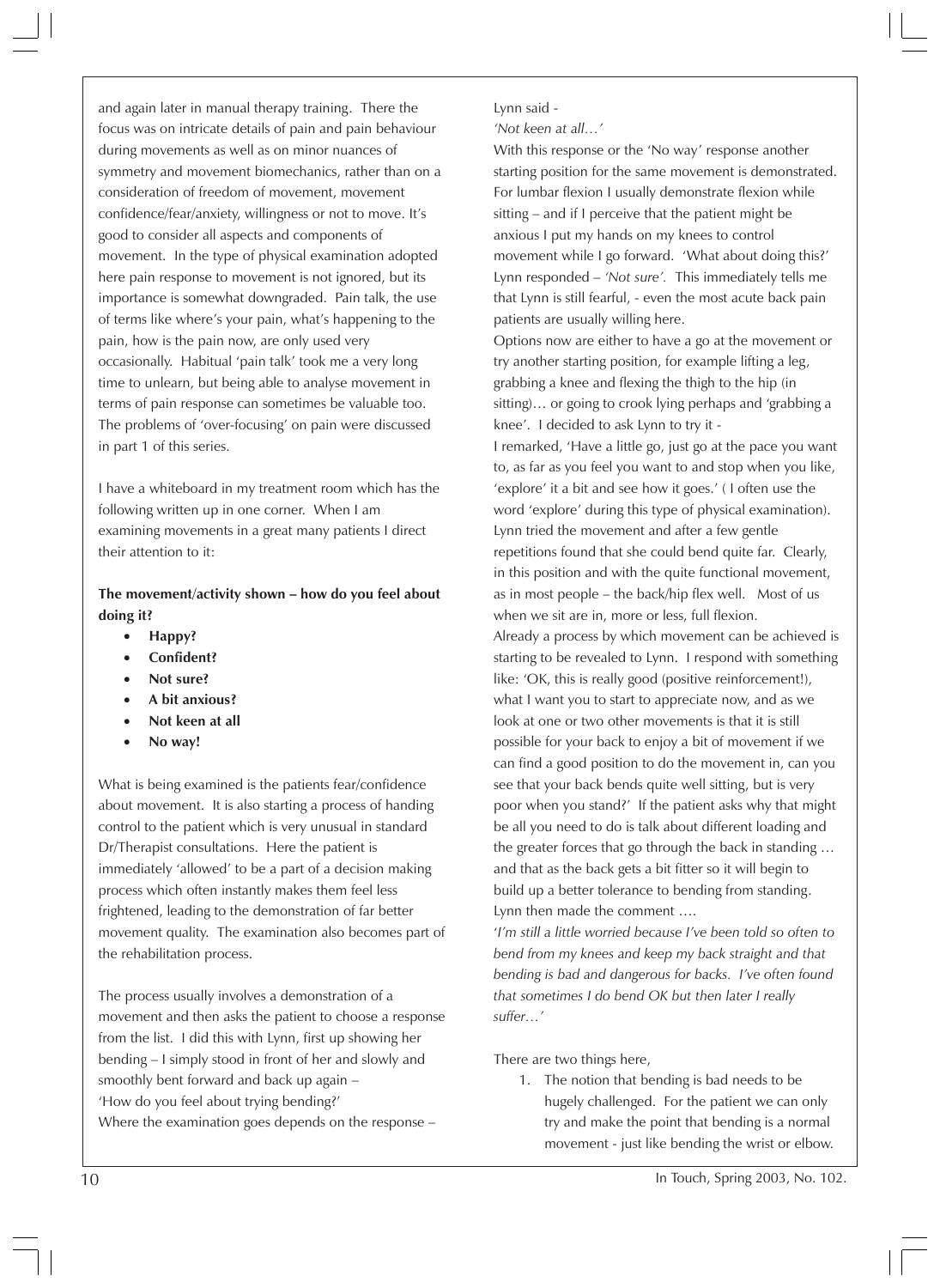I try to make the point that if you have supporting muscles in good condition they will protect the joint – and mention the abdominals and back muscles and that their fitness will improve as we progress. Learning to lift sensibly and good posture and ergonomics are clearly one part of management at an appropriate time – (for Lynn this has to be a little later on).

2. That movements that are free and easy during examination yet appear to stir the problem up later is very common (tell the patient). The key here when setting early 'baseline' levels for a movement/activity/exercise, is for the patient and therapist together to set the level of exercise, the amount of movement, the number of repetitions etc etc. - at a level that the patient finds they can cope with and to then build from there (See Harper 2002; Muncey 2002a; Shorland 1998, 1998a). It is very often worth explaining to the patient that part of the process they will be going through is a 'desensitising' process – so that at first the new exercises and movements may create soreness or a bit of a flare up, but that with time so the tissues slowly get fitter, more resilient and desensitise, the reactivity gets less and numbers and effort can be gradually increased.

Lynn's limited physical examination continued, I looked at and explored extension and rotation in a similar way, I also looked at and timed her walking (50 foot walk) and timed her sit to stand (for the full battery of physical performance tests recommended for back pain see Symmonds et al 1998; Symmonds 2002). Other tests were also performed – see following summary.

The physical examination findings can be summarised and placed in Compartment 3, 4 and 6 of the shopping basket:

#### **Compartment 3: – Disability/functional limitations**

In addition to the functional difficulties noted earlier from the history taking part of assessment two measures of function, or physical performance were made:

1. 50 foot walk test – here Lynn was asked to walk as fast as she felt comfortably able along a 25 foot corridor and back while I timed her. It took her 32 seconds. For comparison I can walk it at an easy pace in around 10 seconds – Lynn was very slow, very unbalanced and often paused.

2. Sit to stand – the time taken to do five repetitions is recorded. This took her 42 seconds, again, very slow.

#### **Compartment 4: – physical impairments.**

As outlined in part 2 of this series of articles, I consider physical impairments to relate to the findings of the physical examination. Only a limited examination was performed or necessary for the approach adopted here. More detailed analysis may be appropriate later on. Findings were:

- All movements were difficult to perform in the standard way – she was able to comfortably perform: Gentle crook lying 'rotation' to about half range; crook lying extension (pelvic rock) to just lift off the couch. Active straight leg raising (yes active!) was about 40 degrees on both sides; simple 'active-style' slump revealed confident knee extension and neck flexion. Combining the two and exploring slowly produced a sharp increase in back ache/pain.
- Her reflexes were normal and there was no sensory loss. I did not examine specific muscle strength as I did not feel that it could be examined adequately (in terms of conduction impairment) due to the level of distress/pain.
- I didn't dwell on examining her hips or knees in any detail. However, I did get her to flex her leg, 'grab a knee' while lying and she performed this quite well – demonstrating a reasonable hip and knee flexion.
- I did not do a palpation examination. One consideration with patients like Lynn is that the more one finds the worse the situation can feel to the patient. On the other hand the last thing you want the patient to think is that they haven't had an adequate examination. It is therefore valuable to ask them when discussing the situation and plan at the end… I did with Lynn – I said… 'That's all that I have time to look at today, is there anything in particular that you feel you would like me to have a real good look at next time – I'm saying this because I see patients over and over again who have come from their Dr or even a Specialist and say – 'they didn't even examine me' or ' they just prodded me about a bit for 15 seconds and then that was it!' … anything?… *'Well the last physio homed in on this dent I have in my back, I remember her going 'ah-ha' and frowning, she said a big word for it*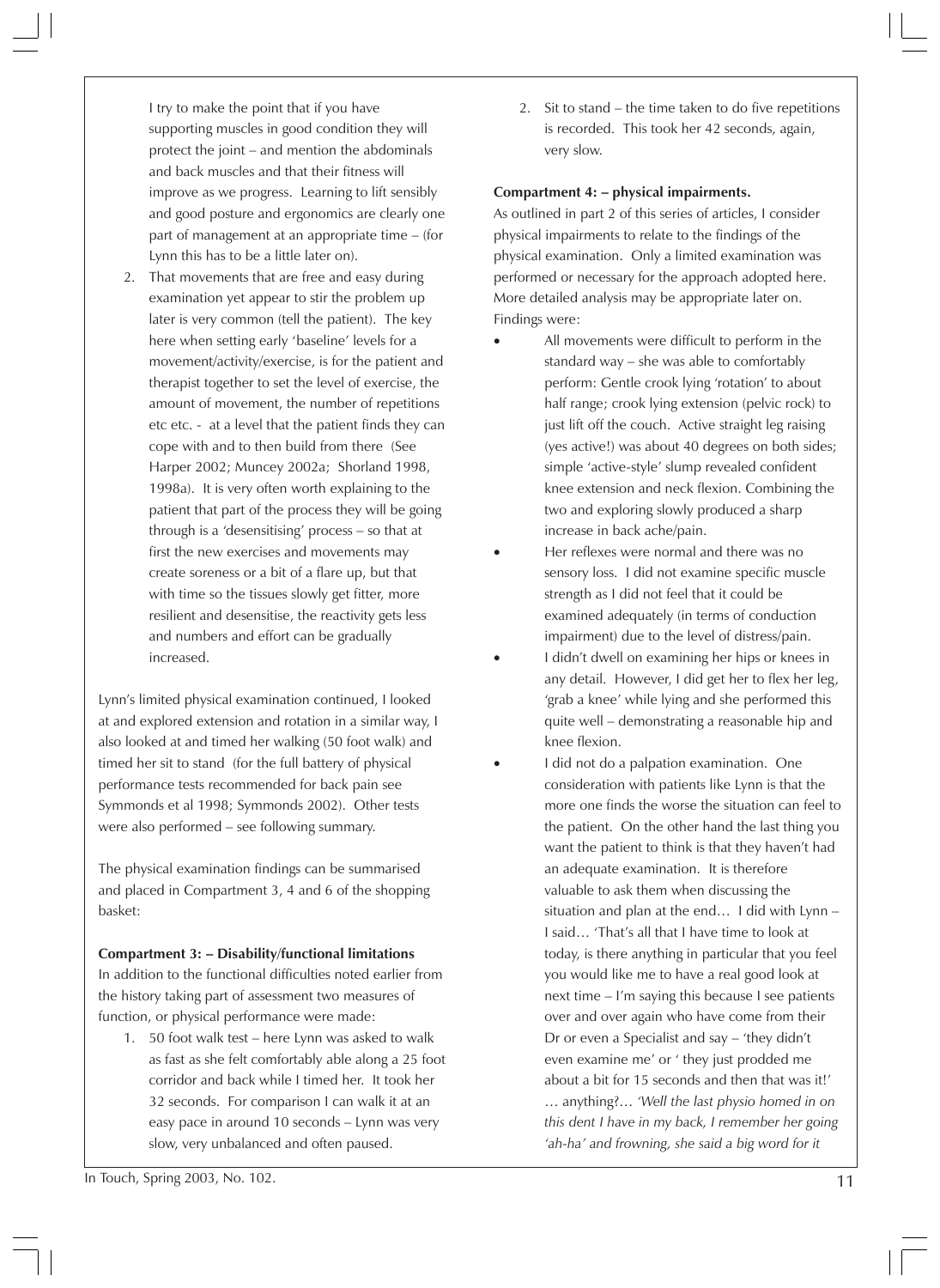*and then said I really had to get my stomach strong! I've sort of worried about it ever since, I told the Dr but she just said her back had a dent in and she's fine…'*

*T*he point here is that it's so important to ask, find out and then deal with issues like this. Again, the patient who is fearful or who is not reassured is unlikely to be able to move on and progress with physical reactivation approaches. Believing and being told your back is weak, diseased or abnormal in some way creates an understandable barrier to recovery of physical confidence.

#### **Compartment 6: – Physical fitness - local**

There is much more that could be tested in relation to joints and muscles of the lower limb as well as general willingness to move the upper limbs and upper spine. Improving movements in segments well away from the pain areas and the areas of 'fear' is often an excellent starting strategy for patients like Lynn.

#### **Graded exposure.**

'Graded exposure' is a method of treatment used by psychologists when dealing with phobias. If you have some kind of phobia one effective way to overcome your fear, or at least learn to cope with it better, is to gradually be exposed to the it until you conquer it and feel more comfortable.

A different and quite novel perspective on a great many of the patients that physiotherapists see is that a major component of their disability/lack of function relates to fear and avoidance of *movement*, so called 'kinesiophobia' and fear and avoidance of *pain*. The work of Johan Vlaeyen and Steven Linton is well worth reviewing (see Vlaeyen and Linton 2000), but also see the section on fear and avoidance beliefs and behaviour in Topical Issues in Pain 1. Fear of pain/movement applies to acute pain states just as much as it does to chronic pain.

Fundamental to success are the following:

- Importantly, the individual has to want to overcome their fear
- They must realise that *they* have to make an effort and put in time
- They have to feel in control at all times
- They have to be involved in deciding on the level and timing of exposure and understand that the exposure has to gradually progress as confidence is gained and fear subsides

Patients who fear movement and pain need to feel comfortable with the idea that exercise and getting fitter is going to help their spine rather than make it worse

Going gradually to restore range, activity confidence, strength …. Whether the problem is acute or chronic represents wise action for me. My opinion is that just as you don't suddenly stop limping with an acutely twisted ankle if you want to keep going, you shouldn't demand that an acutely shifted back stands upright and maintains it (see proposed arguments in Gifford 2002). Gradual restoration of normal function facilitates a return of confidence, while overdoing it, feeling worse from new postures or exercises tends to facilitate further fear and loss of confidence.

Graded exposure approach to patients like Lynn initially requires giving some information about their problem and what the possibilities are for it. Most of Lynn's second appointment was taken up discussing the nature of her back problem, its potential for improved flexibility and strength and the need for a general increase in her level of fitness – always emphasising slow beginnings, gradual programmes and the setting of easy and achievable goals. It was fortuitous that Lynn could bring the X-ray pictures and the report. It showed obvious narrowing of the L5-S1 disc space but the rest of the spine was quite normal looking. I spent 5 to 10 minutes showing her an articulated spine and then referring to the x-rays so she could understand what they were showing. Usefully, I have an x-ray of my own spine, taken when I was 30, which shows my 'narrowing' – L5 is nearly sitting on S1 posteriorly! Yet I have good flexibility, can lift anything you like and only get moderate back discomfort after standing lecturing all day long – and I'm nearly 50! I am fortunate not to have pain, Lynn is unfortunate. What we are trying to teach the patient is that on the one hand, abnormalities and changes in the spine are commonplace, if not normal, and that they need not prevent normal movement and activities, and on the other that better fitness and confidence are a very helpful and well established way of improving matters.

Lynn made typical comments and asked many typical questions. The following is one that many of us find a great deal of difficulty with:

*'This all sounds great, but I'm worried that any exercises and activity I do will just further damage my back and I'll*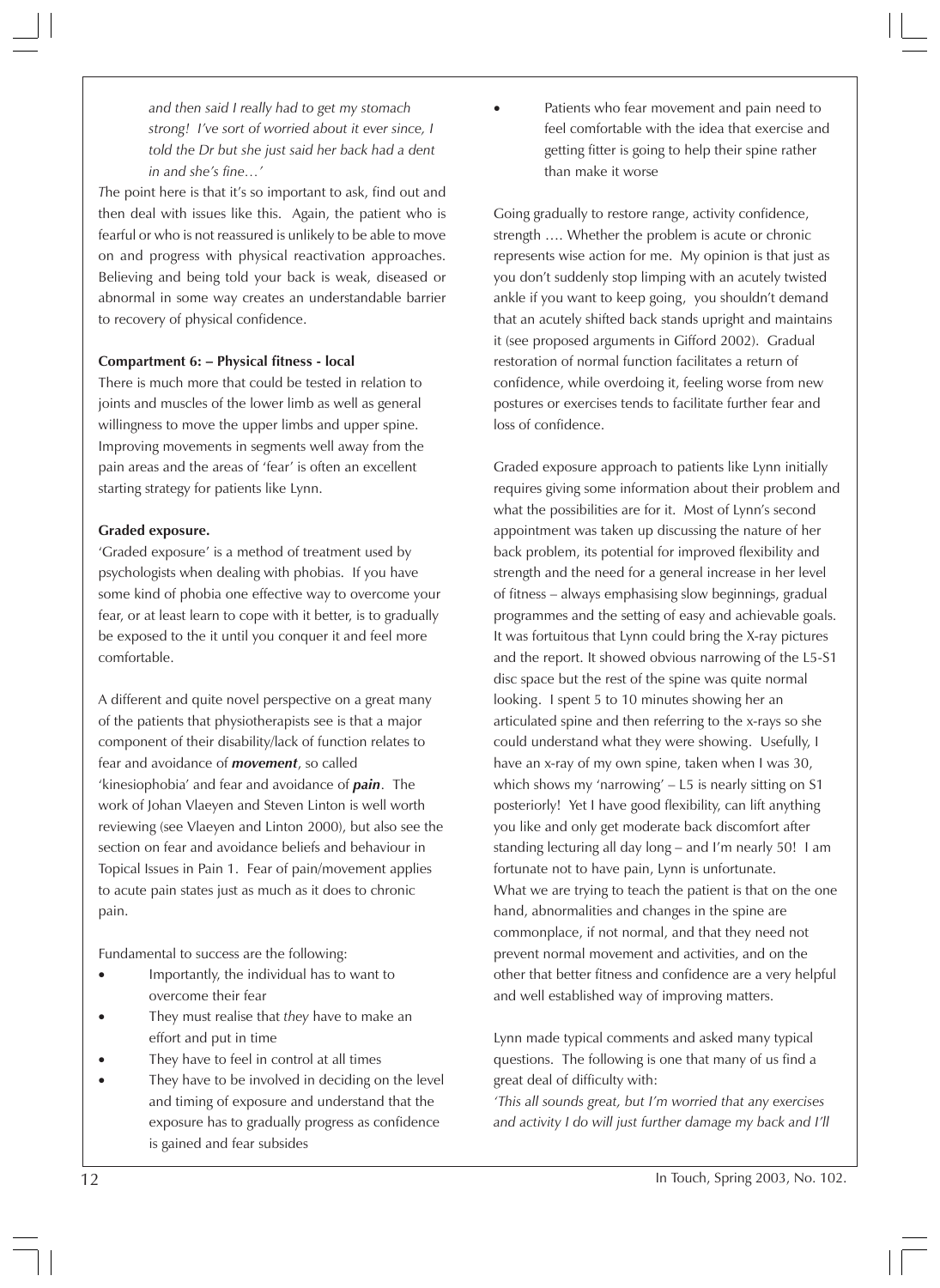*end up ten times worse. Another thing is that all this is not fixing my back, how can a back exercise if it's not normal?'*

My reply was:'I hope that you can see from our discussion about your X-rays that the changes that can be seen don't mean that the spine is weak or cannot perform movements. All spines, no matter how degenerated, arthritic, full of wear and tear etc. have a potential and an upper limit – just like anyone does who starts training. That limit is usually a lot more than we think. It is important to realise that all the muscles, bones, ligaments and tendons in the back respond to exercise and activity by actually getting stronger, even those with wear and tear. If you exercise a muscle – it strengthens and so in turn the tendons, joints, ligaments and bones follow along. On the other hand, with lack of use, the spine and all these tissues get weaker. The usual scenario is that when people improve their fitness even a modest amount, they feel a lot better, more confident and they get fewer and less severe flare-ups. The only real way to find out however, is to try. The key is going at a pace you feel comfortable with……'

'As far as fixing your back is concerned, have you any ideas about what Drs and specialists do for back pain and wear and tear – what have you heard?'

*'I see what you mean, the back operation I had was to remove a disc – this is different. I guess you can't have joint replacements for the back like you can for a hip or a knee…'*

Lynn soon reached the stage where she understood where I was coming from and my messages. I also spent some time explaining to her that some pains were out of all proportion to what was needed – the concept of maladaptive pain and the notion that hurt does not equate with harm.

The following management components were seen as important:

- Better pain management via better pacing of activity/rest (see Brooks, Shorland, Harper and Muncey references)
- Better pain management via education about medication and better use of medication
- Sleep and relaxation management as part of pain management
- Possible use of movement/stretching for pain management
- Fitness and restoration of confidence programme
- Possible physical 'impairment' related programme at a later date –e.g. for more specific findings – joint ranges, muscle weaknesses etc.
- Flare-up and set-back advice and management

There is only space here for a brief résumé of her exercise and activity programme and progress. Readers will find a great deal of useful further information on pain management, pacing, exercise prescription and flare-up management in the Topical Issues in Pain series as well as in Main and Spanswick's book on Pain management. Doing too much too quickly is not a good strategy here.

A first stage with her was to take a few simple exercises and an activity and teach the basic principles of baseline setting, progressions, problem solving and goal setting. Once proficient further activities and exercises could be added.

I often start with the simple statement, something like: 'backs and their muscles and joints like movement, stretch and strength…. Its easiest to start with movement and stretching and then begin strength a little later, but really one cannot be done without affecting the others….' We went through some of the easy movements from the examination and she chose:

- Sitting flexion with hands on knees
- Legs side to side in crook lying
- Pelvic rocking
- Active straight leg raising

We also discussed her performance with the walk and sit to stand test in relation to normal activity and came up with the problem that she was very stiff and very fearful with it. We did some practice and soon Lynn found that from an easy height she was able to do sit to stand in a much more relaxed way (we focused on easy breathing to start with). So, she also included:

Sit to stand practice with relaxation.

# **Baseline and goal setting**:

She decided to try between 5 and 10 repetitions of each exercise three times a day as her first trial on the first day. She experimented over four days and found that she was actually comfortable with 5 repetitions 3 times a day as her first baseline and that she would increase by two repetitions per week for the first three weeks. The big focus was on quality – relaxation, smoothness and feeling good with the exercises rather than on pushing and doing 'numbers'. After the exercises she used diaphragmatic breathing and focused breathing for 5 minutes for further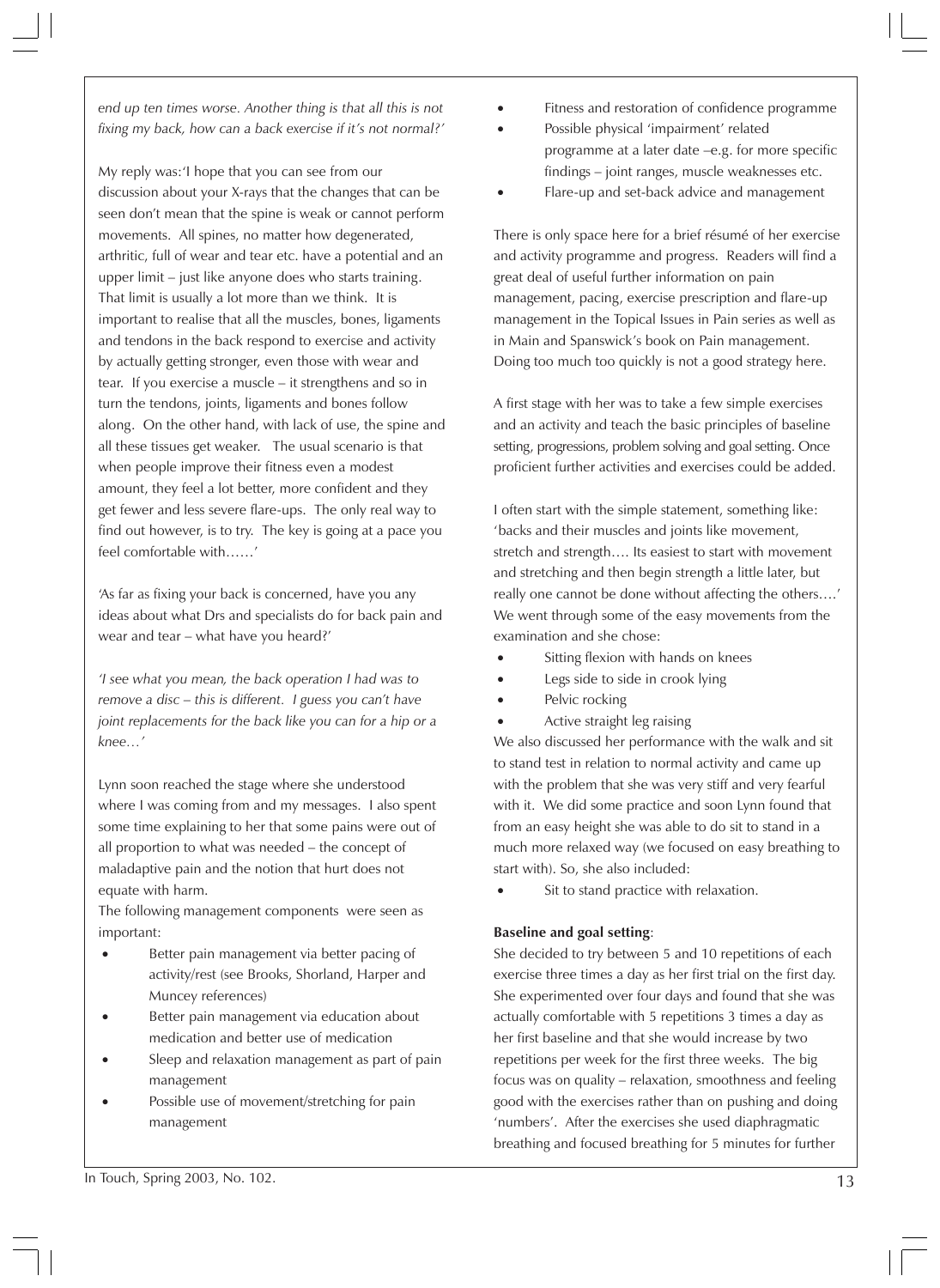relaxation training. She also used this technique at night to help her calm down. In this way she was starting to identify when she was getting wound up, adopting a positive coping strategy (see Main and Watson 2002) and as the result of any successes, gaining a degree of control and improving self efficacy.

After 6 weeks she reported feeling more relaxed and more confident. She was still having broken nights but the sleep she was getting was deeper and better quality. She had had a 3 day lapse, but using the tablets well, pacing her activity and rest/activity cycles (all principles taught) she was able to cope and get through it herself… At 6 weeks she said…

*'I now understand where you are coming from – I must say when I started this, I thought the exercises were pathetic and that doing 5 sit to stands was just stupid, but when I started to really concentrate on what I was doing I realised that I wasn't helping myself – I was tense, I was frowning and cross! The key has been mastering the relaxation with the movement. It's also been key to the sleep thing – I wake up now and rather than be annoyed I look at the clock and go 'great, an hour and a half of good sleep!'*

On re-examination of her sit to stand and walk times she had halved the time easily. She was pleased to see her progress. The quality and range of her general movements was improving nicely too.

'I've improved my confidence. Having got through the flare-up OK I now feel less fearful of moving in a more relaxed way…if It does get worse then I can cope …'

We changed some of the exercises – *'I want to get my stomach toned up…'* We went through a graded examination of her sit-up, sit-back capability. She started her programme with doing very gentle lean backs on a chair put sideways and her feet under a settee. She then progressed to doing this on the floor - in effect what I would call a 'sit-back' – and only going half way back before coming back up. She progressed back to going to her elbows before coming back up again and finally to the floor and a full sit-back to sit-up. This took her 6 weeks to manage fully. By 6 months she was amazingly doing 50 full sit-ups.

Many other activities and exercises were broken down, a baseline found and then gradually built up. The emphasis

here is always on the starting position and exercise that the patient finds the easiest, not that which the therapist believes should be the easiest. For example, some patients prefer to start bending or extension standing rather than lying down.

The outcome should be obvious, here was a lady who was becoming progressively more disabled and distressed by her back pain and the gradual loss of her physical freedom. By learning and trying a few simple principles of pacing, exercise progression, relaxation and rehabilitation combined with some sensible and meaningful 'positive' information she was able to understand her problem from a more productive perspective and be guided back to better fitness and much better management of her problem. The whole process took about 5 months and 7 treatments, 4 of which were in the first 3 weeks. One year later she reported having lapsed with her exercises for 2 months and after about 6 weeks her problem had gone back to some of its old ways. Nicely, she had managed to get herself going again and was currently on track. She still reported having pain from time to time but when regularly doing her exercises she said that her general level of discomfort was usually very low and quite comfortable. She made the comment that living, pacing and exercising with a bad back, while hugely beneficial in that it allowed her to be normal, was sometimes tedious hard work!

#### **References**

Note: As readers may notice this list is very biased to the 'Topical Issues in Pain series' and not more widely and formerly referenced as per a standard journal article. Even so, readers wishing to delve further will find ample source material here with plenty of further referencing within the chapters. I would also recommend that Waddell's 'Back pain revolution' and Main and Spanswick's 'Pain management' books should be seen as essential reading too.

Brook S 2002 Improving fitness and function in complex regional pain syndrome. In: Gifford L S (ed) Topical Issues in Pain 3. Sympathetic Nervous System and Pain. Pain management. Clinical effectiveness CNS Press, Falmouth 161-171